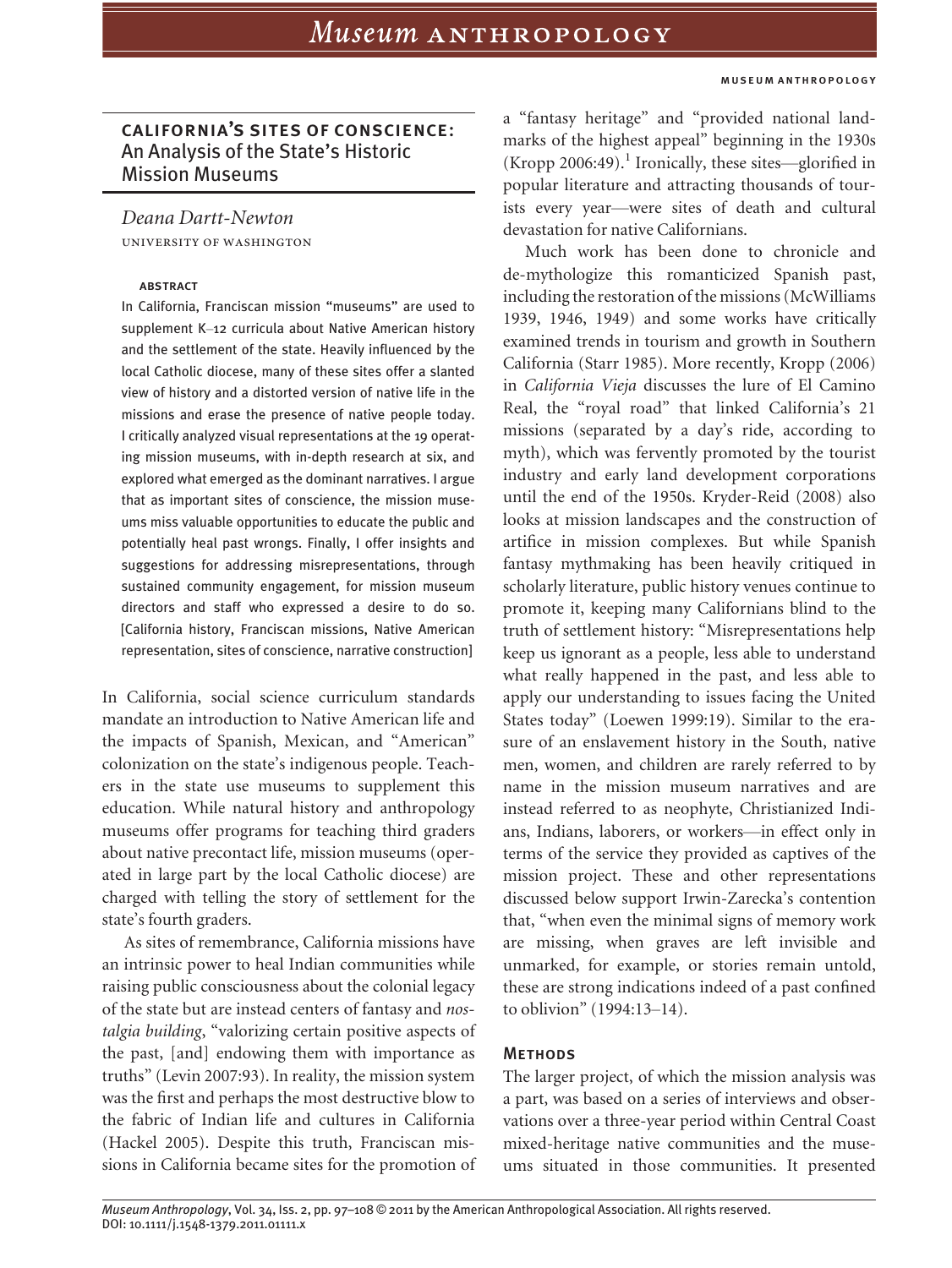examples of the dominant messages observable in exhibits, which are the foundational forms of pedagogy in the museum (see Hein 1998; Hein and Alexander 1998; Hooper-Greenhill 1994, 1995), as well as insight into the perspectives of the docents and staff charged with interpreting them for the public. I then explored alternative narratives that are more closely tied to the lived experiences of Indian people. Ultimately, the project revealed discontinuities between the dominant discourse on Indianness crafted from non-Indian historical and anthropological sources and the alternative histories and experiences of the people who embody those identities.

For the mission component of this project, I visited all 21 original Alta California mission sites. Of those 21, Mission San Rafael does not have a museum but has a few artifacts on display and Mission San Miguel has been closed due to earthquake damage. Two of the remaining 19 are owned and operated by the California State Parks system (Mission La Purisima and Mission Sonoma). The other 17 are owned and operated, at least partially, by the local Catholic diocese of the area or the Franciscan Order and have active churches with parishioners and attending priests.<sup>2</sup> Narratives differ greatly based on proprietorship, and although I recognized this throughout the analysis, the same set of methods was used for all. Because the thrust of my initial study was the Central Coast, more data were collected at these sites. These sites include the six missions in the cities of Carmel, San Luis Obispo, Lompoc (La Purisima), Santa Ynez, Santa Barbara, and Ventura. Spending more than twenty hours at each location, I conducted various ethnographic activities, including interviews with directors and docents, "shadowing" fourth grade tours, and conducting observations of visitors and docents. At the remaining 13 missions, I recorded detailed observations and visual data were collected.

Analysis of visual representations occurred in two phases. The first phase evaluated museum messages through analysis of photographs taken over a threeyear period. I utilized *iView MediaPro*™ software, which enabled me to code and then sort digital photographs. The software also enabled me to attach corresponding field notes to images. Photographs were initially coded based on three criteria: (1) the layout of exhibit space; (2) primary mode(s) of representation; and (3) dominant rhetorical strategies

observed. Simultaneously, I conducted discourse analysis of transcribed mission museum interviews and interviews with the local native community. I then subjected the visual data to codes that emerged from the transcripts. Using methods outlined in grounded theory (Charmaz 2006; Glaser and Strauss 1967), I relied heavily on the data that emerged from interviews. The data defined two dominant modes of exhibition and several rhetorical strategies in the mission museums.

# Modes of Exhibition: The Erasure and Progress Narratives

The analysis revealed that exhibit spaces in mission museums follow one of two general themes or modes. The first of these, which is employed at half of the mission museums, I call an "erasure" narrative that emphasizes the romance of a certain point in mission history and relegates all other periods (as well as people)—past and future—to obscurity. These mission tours lead the visitor through a series of spaces reconfigured to resemble rooms in a historic mission complex. In this sequence are rooms such as La Sala (the salon used for entertaining), La Cocina (where the food was prepared by the enslaved native people for the priests, soldiers, and guests), and the priest's quarters. In contrast to the living spaces that would have potentially been occupied by non-Indians, items belonging to native people, such as cooking and food preparation implements, are exhibited on the floor in dark, small (and I observed in one mission, colder), unattended rooms at opposite ends of the mission complex. In 20% of the missions, representations of native people are in another building altogether. This mode of exhibition suggests disuse of native items and sends a subtle message to visitors that these people will not be returning. At all active mission museums, regardless of the mode of exhibition used, I found stone mortars and pestles on the floor or on dusty shelves, notoriously unlabeled and unattributed, whereas items representing the church or non-Indian inhabitants of the mission are often sealed for protection in well-lit cases and at eye level, a form of exhibition that privileges those materials over others.

The second mode follows a "progress" narrative. This mode of representation is used in the two State Park venues and six other sites. The progress narrative tour begins with a room(s) dedicated to precontact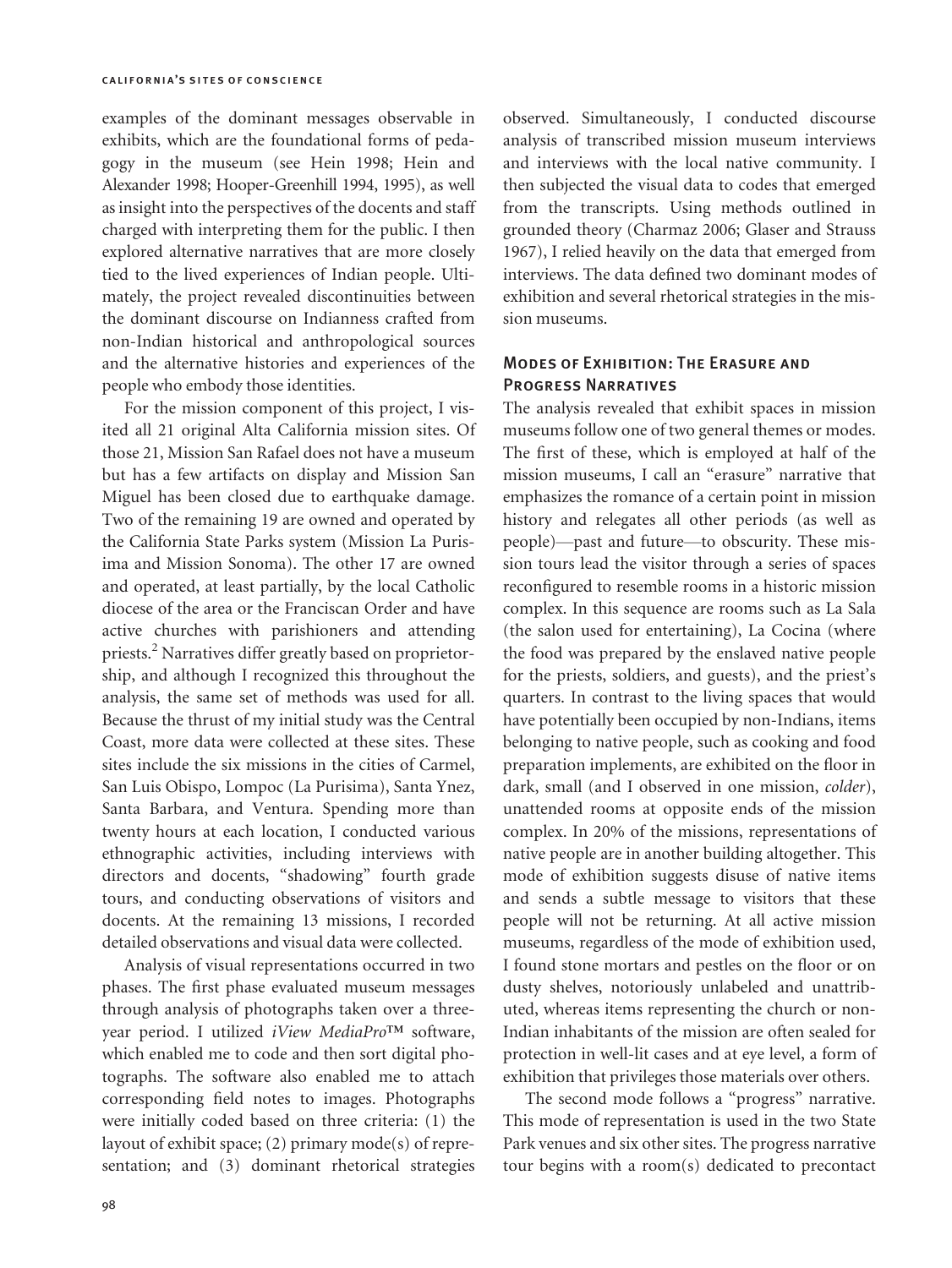Indian life. In these venues a romantic, often colorful, version of precontact Indian life precedes the discussion of the arrival of Europeans and the ensuing clash of cultures. The "Indian room" is generally filled with baskets, shell bead necklaces, a model of a traditional Indian dwelling or diorama, and a discussion of food procurement strategies illustrated with bow and arrow, fishing gear, or acorns with their attending mano (hand stone) and metate (grinding stone). This room is followed spatially, leaving the narrative of native life behind (spatially and temporally) as the visitor moves along the proscribed trajectory. The difference between the two styles of representation may stem from the involvement of local history or anthropology faculty in the interpretive efforts at missions. Several missions have attracted such local historians to lead interpretive exhibits and educational program development.

While the entire mission as tourist site can be considered frozen in time—which is clearly part of its allure—one can easily see why the static portrayal of certain ethnic groups is especially problematic. The final room on the progress tour, which has been sanitized to the point that it can be sold as a complete "experience" to tourists, is the museum store. Mission memorabilia are abundant, yet the average number of books about local Indian history at each of the mission bookstores is two, with the emphasis on children's story books based on oral traditions or coloring books about happy mission life for Indians. I found that some mission bookstores had no texts about local Indian people but had coloring books about Plains or Northwest Coast tribes. All gift shops offer dream catchers, arrowhead replicas, turquoise jewelry, and a variety of other "Indian" kitsch available for purchase. Eichstedt and Small suggest that this is the ultimate exercise in consumption, "Whites are thus urged not only to reduce [Indians] to these stereotypes but to consume these images and present them in their homes" (2002:139).

### Race and Rhetorical Strategies

In all sites, irrespective of the representational mode, I observed several rhetorical strategies for conveying certain ideas of race and the perceived superiority of European colonizers. Together these strategies are similar to Omi and Winant's (1994:58–61) "racial projects," where public portrayals of race serve to

imbed certain ideologies of power in the public imagination. The mission museum sites do this in a variety of ways: (1) the artificial visual construction of a white colonizing body, when the vast majority of the first soldiers and settlers to Alta California were Indian and mestizo people recruited from Northwest Mexico (then simply lower New Spain); (2) the lionization of Franciscan priests through constant references to their noble motivations to bring a better way of life to the Indian population; and (3) the manner in which native experiences are trivialized within a system intended to crush their cultural and spiritual ways of life and embedded in the construction of race, which privileges notions of whiteness.

Consistently, visitors to a mission museum are told the origin of the mission project was Spain, emphasizing the ethnic distinction between these first white European priests and settlers and the local Indians and later Mexicanos or Californios. This suggests (and is rarely clarified) that the missions were built, guarded, and operated by Spaniards. Ironically, a very small number of the mission population was actually Spanish or of European origin—typically just one or two priests (Bancroft 1886, 1888). The census of 1790 demonstrates that soldiers, farmers, and their families brought to establish nearby pueblos were primarily Cochimi and Mayo Indians and mixed-heritage people of Indian and African parentage (Mason 1998). These rarely depicted Indian and mestizo people of the Sinaloa and Sonora regions of Mexico accompanied Junípero Serra to Alta California (Voss 2008). These Hispanicized Indians, it was hoped, would help teach foreign agricultural practices, adobe manufacture, and animal husbandry to local natives (Street  $2004$ )<sup>3</sup>

This history, one that acknowledges a very early mixed-heritage population in California and stories of early migrations, might actually foster a sense of belonging among the growing mestizo community in Southern and Central California. In only a few cases do the mission narratives discuss ethnicity, and when they do, they inevitably frame elites as white Europeans and workers as "Mexicans." As Mexico did not exist prior to 1821, and at the time was southern New Spain, it is erroneous and misleading to call the colonizing body Mexican. It is even more misleading,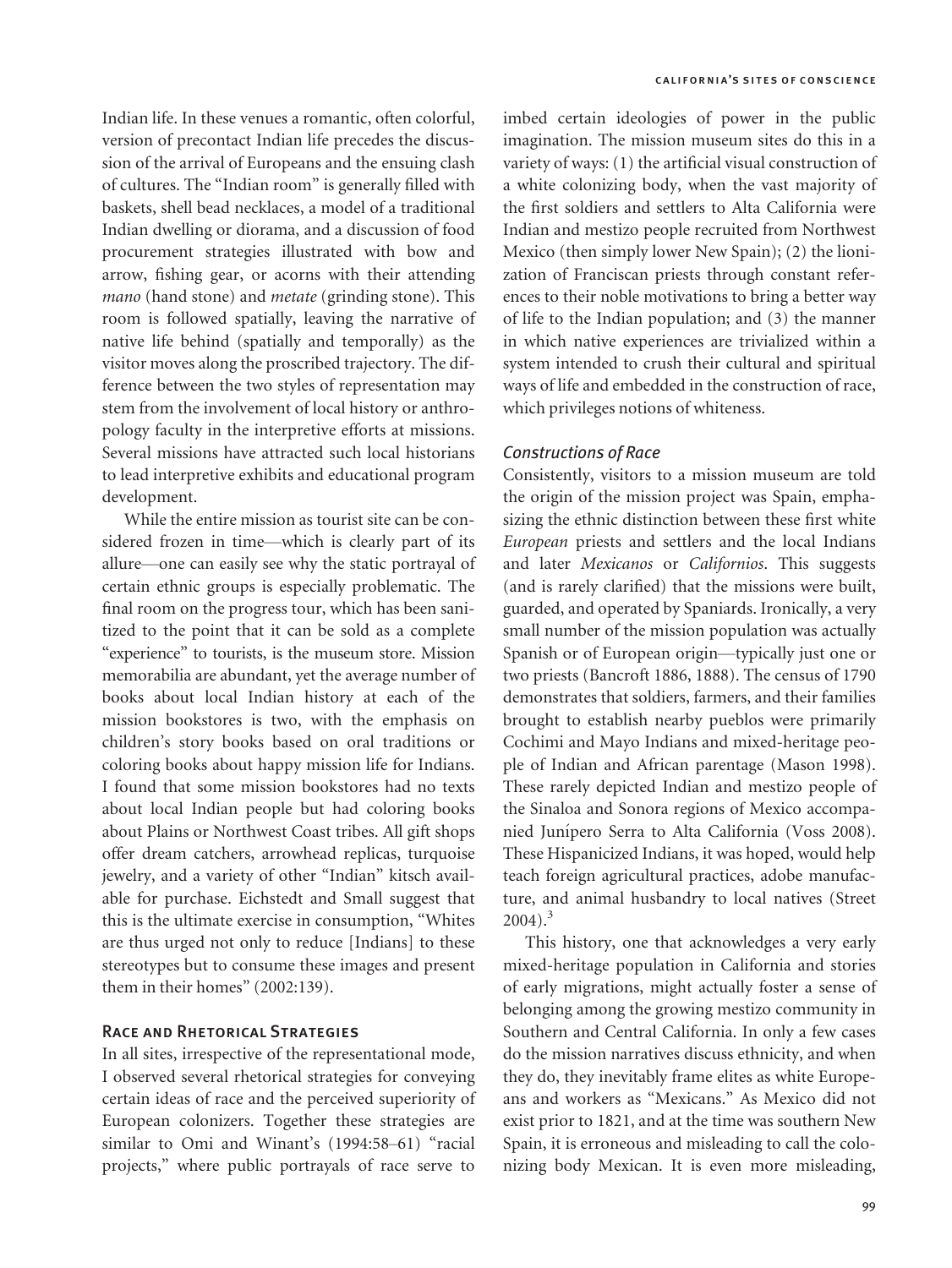however, to frame them as Spaniards, which creates the illusion that they were European or white.

The absence of more meaningful and authentic portrayals of the settler population in the mission museum narratives may be due in part to misinterpretations of census and other historic documentation that describe "Californio" identity. Written initially by lawyers, bankers, and other prominent men who came to California after the gold rush, the first composite description of Spanish–Mexican California reflects the political and socio-racial ideology that justified both the war with Mexico and the subsequent sociopolitical marginalization of Mexican-Americans. Too often, museum practitioners have not critically analyzed the secondary literature they have used in the development of exhibits and programs. Understandably, these people consider early California historians such as Bancroft (whose work spanned 1884 to 1888) and Kroeber (1925) to be the experts on such material. Most of these sources are considered outdated by recent scholars, however, who offer alternative epistemologies such as those employed in feminist or postcolonial historiographies (Bouvier 2001; Castañeda 1990a; Leventhal et al. 1994; Lightfoot 2005). Deconstructing gendered, racist, and classist representations of the colonial era is necessary to accurately address the social, political, and economic factors inherent in identity formation on the California frontier.

Europeans are consistently portrayed as moral, democratic, loved, self-sacrificing, and devoted to the ultimate well-being of the enslaved. A quote at Mission Santa Barbara, "The Missions in California were the result of a blending of religious desires and political aims—Franciscan Friars were eager to found missions among peaceful Indians," suggests that conversion of pagan souls was one of the primary aims of the Spanish Crown, equal to that of empire building. While the mission museums extol the virtues of the church's role in conquering California, some historical scholarship suggests that economic motivation was primary (Costo and Costo 1987; Tinker 1993). The term "peaceful Indians" also suggests that native Californians were passive receivers of spiritual and cultural conversion. Ironically, Indians from Mission Santa Barbara led the revolt against the mission

system in 1824 (Sandos 1991). There is no discussion of this revolt at Santa Barbara, however. It is discussed at Mission Santa Ynez where the revolt occurred but only in terms of a child's, Pasquala, story. The myth of Pasquala is that she, as a symbol of the "good Indian," got word to the priest of the intended revolt and he was able to thwart the rebellion and punish those responsible.<sup>4</sup>

Another quote at Mission Santa Barbara states, "The Missionaries' task was to Christianize and Civilize the Indians" and that "by law Missionaries were defenders of the Indians." This statement suggests that Indians needed the missionaries for a variety of things, including protection. What it does not say is who might protect the Indians from these men, who, according to Jackson and Castillo "imposed a rigid system of coerced and disciplined labor, enforced by the use of corporal punishment and other forms of control" (1995:76). These "protectors" also ignored the fact that "civilizing" Indians for almost a century in Baja California led to identical patterns of disease, death, and devastation (Jackson 1981:138).

Whiteness is also privileged through the display of native-made materials. Baskets, pottery, and other hand-woven items can be found at all missions, but in many cases these are accompanied by text placards indicating only that they were made by Indian people. In all but two cases, this is the only information available about the artisans. More commonly (at 12 missions), the attribution for baskets and other materials is the donor. In two instances, the materials used in the basket are described and the only date given is the date of donation to the mission. This ambiguity leaves the visitor to assume baskets were woven during the mission period (except for the contemporary dates and images at two sites). At most missions, valuable opportunities to extend the Indian story beyond the mission period are missed. Also missed is the opportunity to explore life in the missions by addressing such questions as: How were the women able to collect, process, and take the time to weave baskets during such upheaval of their traditional lifeways and gathering places? Or, were baskets made for sale, for use, or for trade to women in the nearby pueblo for items not available at the mission? At the majority of the missions, baskets on display are from other areas (the Southwestern United States, Mexico, Northern California) and, as mentioned, the only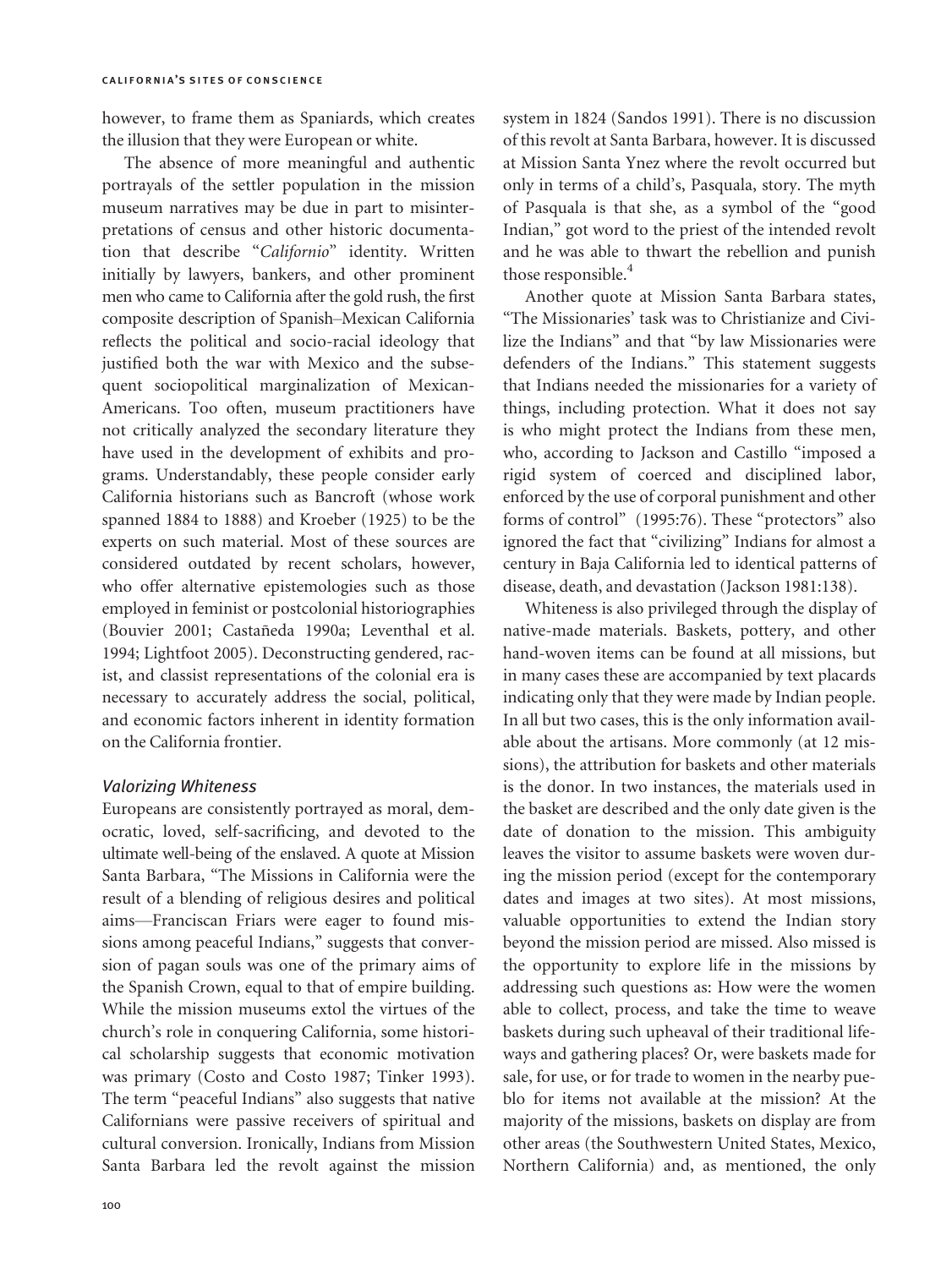attribution is given to the wealthy Anglo collectordonor. A photo of him or her is often associated with the baskets; the weavers themselves are invisible. While this information is more difficult to come by, what could serve in its place is what is known about weaving at the mission, the struggles of artisans to find weaving materials in an altered landscape, or the difficulty of maintaining traditional knowledge during such a tumultuous time. Sadly, stories of survival rarely exist here, only the unspoken stories that large collections from an era of "salvage" ethnology convey —loss, exploitation, and desperation. Visitors leave with the idea that Anglo heroes and heroines saved the baskets, restored the missions, and left us the lasting nostalgia of the mission era.

Similar to the narratives of African Americans in the Antebellum South, narratives about the enslaved Native American in California mission history rarely view indigenous people as human beings. Eichstedt and Small's (2002:10, 105–108) description of the rhetorical strategy of symbolic annihilation and erasure regarding the institution of slavery, which I found especially applicable in the mission narratives, is characterized by the perfunctory inclusion of information on slave (or Indian) life and exploitation of them as human beings. In relationship to the mission era, this strategy is defined by the lack of context for understanding the experience as mission Indians, as well as the construction of romance attributed to the period (often achieved through an overemphasis on architecture and furniture). Also characteristic of the annihilation and erasure strategy is the use of euphemisms and the passive voice, which both allow speakers (in this case, curators, exhibit designers, staff, and docents) to avoid identifying injustice or laying blame. Additionally, universalizing and ahistorical statements are used to erase privilege while reducing the enslaved to stereotypical roles and identities. These devices all work to erase or marginalize any serious consideration of the institution or experience of slavery in both the plantation museums, as observed by Eichstedt and Small (2002), and in my observations at the mission museums.

There are few places in mission tours that discuss native people as central to the mission project. All wealth and success attributed to the missions or the

mission period was a direct result of the sweat, tears, toil, loss, and hardship of Indian people, but this remains unspoken. At their height, the 21 missions in Alta California had an estimated annual production of \$2 million (approximately \$500 million in 2010 dollars). This income was generated through ownership of 400,000 head of cattle; 60,000 horses; 300,000 sheep, goats, and swine; crops of wheat, maize, and beans; as well as vineyards at some of the missions (Bancroft 1886). The missions were producers of wine, brandy, soap, leather, hides, wool, oil, cotton, hemp, linen, tobacco, and salt. Like the relative wealth of Southern plantations in their heyday, the missions owed all of their wealth to the enslaved men, women, and children who produced these materials for sale and trade by missionaries. The only non-Indians working at the missions were a handful of soldiers and usually one or two missionaries (Newell 2009).

There is rarely context for understanding the experiences of the mission Indians aside from the mention of tasks they performed and the numbers of people performing each task. In addition, the native people are always depicted as healthy, well-built male workers in a utopian world of compromise and congeniality, rather than as most historic accounts describe them, as emaciated and miserable (La Perouse et al. 1989:98).

One caption at Mission San Jose reads, "The number of Indians who lived in the Mission community increased gradually over the years ... they also lived in Valle de San Jose to the east herding cattle, and by San Leandro Creek tending the grain fields." This statement suggests that the population of the "Mission community" grew of its own volition and ignores the 1803 Viceroy's edict in which he ordered "active recruitment" by whatever means necessary as mission populations declined. If the mission community grew, it was due to forced relocations, devastation of traditional food resources and sources of fresh water by mission livestock, and a rupture in traditional sociopolitical lifeways caused by introduced diseases, crops, and religious beliefs (Dartt-Newton and Erlandson 2006). The wording "herding cattle and tending grain fields" suggests individual agency in these endeavors, as if the local Indians chose to live near their livestock and crops, to tend them more efficiently. I do not deny that native people exercised agency in this and a multitude of ways before, during,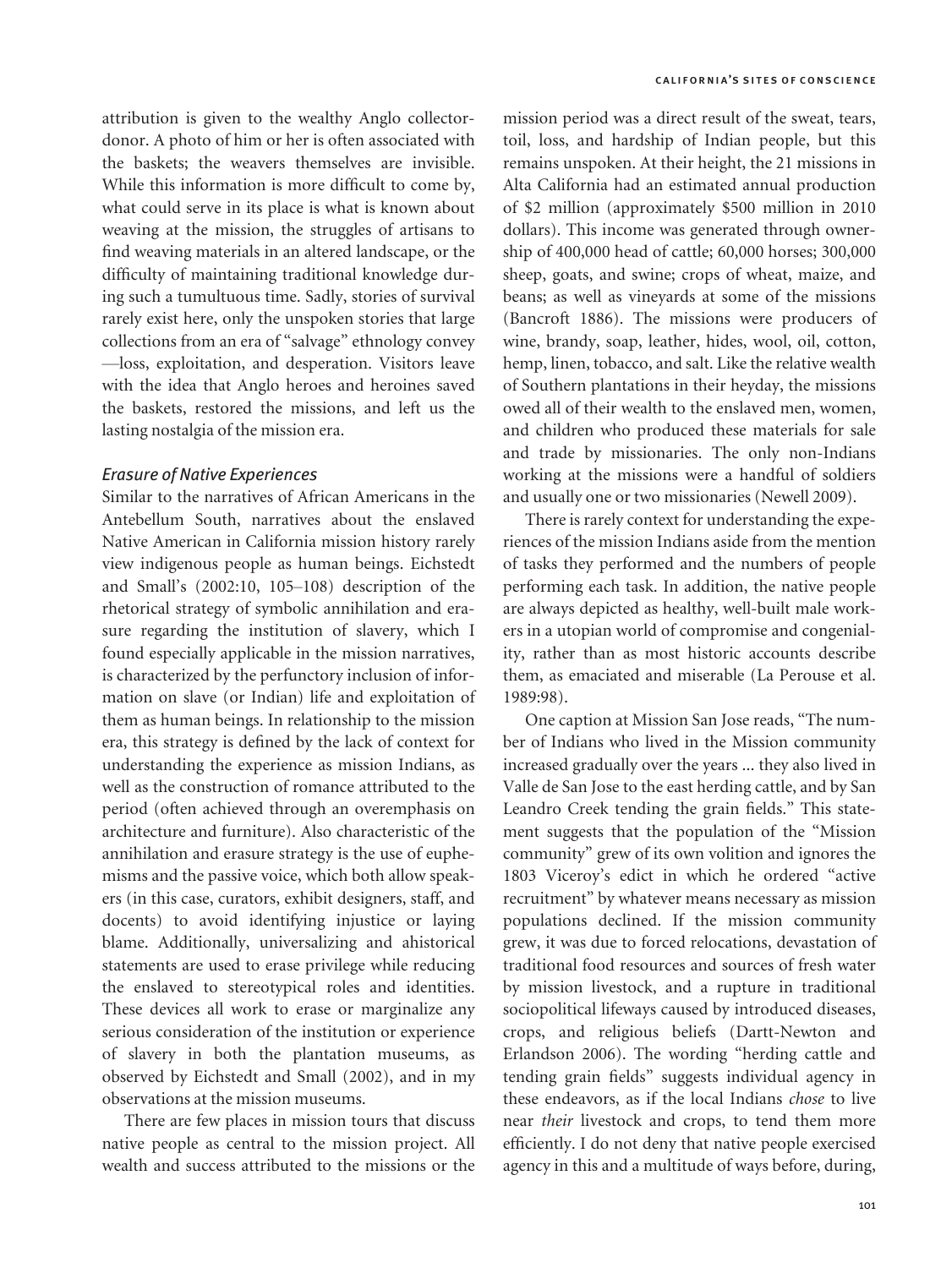and after the mission period, but highlighting notions of ownership in such a context skews the reality of disenfranchisement and the impacts of land loss on native communities.

Common in mission cemeteries are elaborate tombs and grave markers for Spanish clergy and military; even Californio families are glorified in death at these sites. Unmarked are the graves of thousands of Indian men, women, and children. The exception can be seen at Mission Sonoma, one of the two missions that the California State Parks operate, where a memorial was erected in tribute to the native people who died there. The designers of the monument placed an asterisk next to the names of the people who died as children to draw attention to the significant number of young children who died there—a testament to the tragedy of the mission period. Unfortunately, the exhibits inside do not reflect the commitment to the truth that the monument suggests. Much more common in the other 18 locations are small and simple signs reading: "Many neophytes are interred at this location" (Mission Soledad), or "In memory of the Christian Indians and Spaniards who were interred in this cemetery between the years 1771-1833" (Mission Carmel).

At Mission Carmel, an Indian graveyard has been reconstructed in a European manner with graves side-by-side and wooden crosses. Each artificial "grave" is adorned with abalone shells. At first sight, it appears that the mission is attempting to honor the Indian dead. What goes unsaid, however, is the false impression that Indians were shown the same respect in death as the Spanish priests and military. At Carmel, this faux cemetery is the favorite and most memorable spot for visiting schoolchildren. Ironically, the (falsified) attention paid to Indian life in this space is to their inevitable death.

At Mission Dolores, a strange juxtaposition of a miniature tule (tall, marsh grass) house in the graveyard gestures at reconciliation. This abstract placement, with the only other reference to Indian people being a statue of a Plains Indian warrior, leaves some visitors confused. I quietly observed dozens of people look quizzically at the tiny dwelling, with one teen commenting, "do Indians still live in here?"

Two individuals at Mission Santa Barbara offer an exception to the nameless Indian. These individuals are used strategically as icons of a lost people. The individuals depicted at Mission Santa Barbara are Tomas Yngacio de Aquino, "The Last Canalino" and Juana Maria, "The Lone Woman of San Nicholas Island"—suggesting that these were the last of a disappearing race. The sad story of Juana Maria is that she jumped overboard from the ship sent to gather the last of the Island Tongva for missionization because her baby had been left behind in the shuffle. She survived there, in her homeland, for 18 years, although her child did not. She was "rescued" and taken to the home of her captor, a local businessman, where she spent the last seven weeks of her life on display as the lone, primitive woman, until she succumbed to dysentery. Echoing the "disappearing Indian" myth is Jan Timbrook (2007) of the Santa Barbara Museum of Natural History, who says of Juana Maria, "her story embodies the demise of native peoples and traditions following Spanish and American colonization."

Through interviews with local native people, I discerned that the most subtle narrative in the museum, but most profound to a native visitor, is the sense of isolation. Each mission is surrounded by people-less, pristine landscapes. For example, center courtyard areas—which were used for labor such as tallow processing and hide scraping—are today filled with flower gardens and fountains. This artifice of serenity, peacefulness, and beauty creates an environment that contradicts, in fundamental ways, the historical use of the space for producing profit-making products (Kryder-Reid 2008). In fact, these central spaces were used as what Foucault (1995:195–228) referred to as panopticons or spaces where the native people could be seen at all times during their daily activities and have their behavior scrutinized by the authorities.<sup>5</sup> The empty and pristine landscapes help the visitor to forget and even deny any traditional relationships with the land held for thousands of years by native occupants and erase the domination aspect of utilizing the Indian population as a labor force.

Within the complex of Mission La Purisima buildings is one called el monjerio or the woman's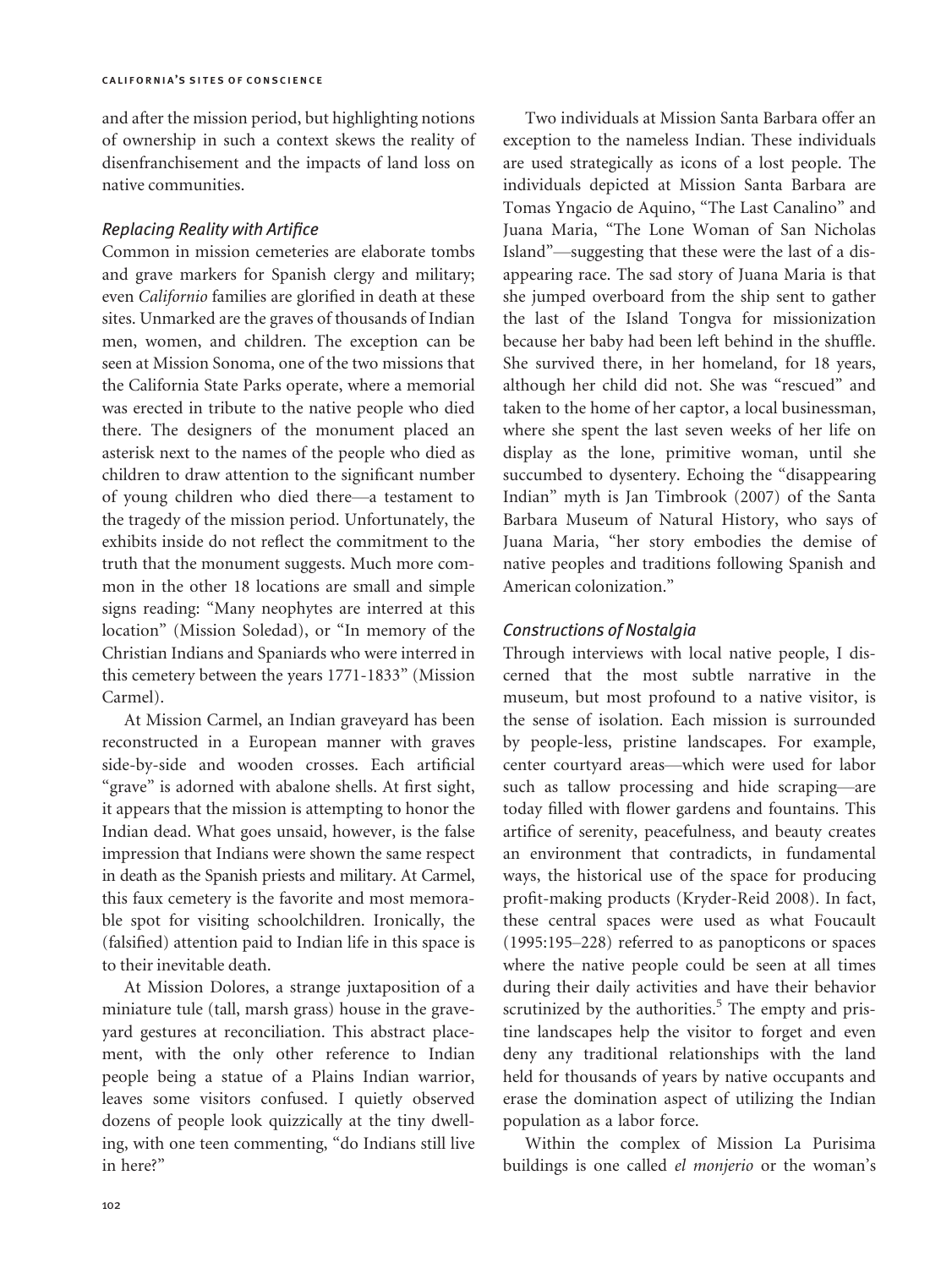dorm, but no context is provided to understand what these dorms meant to the people who occupied them. There is no explanation, for instance, why girls over seven or eight years of age and young woman were separated from their families due to the conservative sexual beliefs of the colonizing body. The mortality rates for native girls and young women was ten times higher than others because of damp, overcrowded conditions in the dorms (Bouvier 2001; Castañeda 1990a, 1990b), but at this mission the public is spared this harsh reality. Female staff at La Purisima, while discussing the inclusion of the monjerio story in the museum, said that they are interested in the struggles of women during the mission era, but the incorporation of it into the storyline is not likely. As one La Purisima staff member said in 2007:

Even though we have a monjerio here I know there's some books that talk about how life was for women in that period, when you're dealing with kids, you're kind of at the "G" level….The main district interpreter wants to put it on display [the monjerio story], but we just think that the Chumash people would get very upset.

A crude drawing of a soldier outside a barred window and door accompanies sewing implements in a glass case at Mission San Antonio, making reference to the activities in and around the women's dorms but providing no context. Aside from this one reference and a building called "el monjerio" at La Purisima, discussion of this horrific aspect of mission Indian history is ignored.

Although useful in some contexts to orient the visitor, timelines are also common devices for erasing Indian people or relegating their experiences to the distant past. Timelines are used in practically every museum along the Central Coast and are quite popular in mission museums (and mission websites). At Mission San Jose, the timeline (or time itself) begins with European arrival: the appearance of Columbus, Cortez, and Cabrillo in North America. After the mission's founding in 1797, the timeline moves through the prescribed eras of "Mission," "Rancho," and "American." The timeline ends with the re-dedication of the mission in 1985. Indians on this timeline exist only after 1492 when "Columbus arrives in America."

## Exceptions to the Dominant Narrative

At the time of my analysis, a total of four missions were making efforts to counter the extinction aspect of the dominant narrative. At Mission San Gabriel and Mission San Antonio, I found photos of living descendant community members and gestures at cultural survival. In both of these cases, however, depictions of contemporary Indians were located outside of the main exhibits and were limited in terms of context. Eichstedt and Small (2002:170) would characterize this form of representation as "segregated knowledge"—not part of the central storyline. The missions sincerely striving for a competing narrative are Mission La Purisima and Mission Santa Barbara. At La Purisima, one of the two California State Parks, interpretive efforts have included collaboration with the Santa Ynez Chumash from 2003 to 2007, with a new exhibit space at the park's visitor's center. Although the new materials illustrate—within historic context—a continuum through the present day, it is again outside of the main mission complex. Further audience research is needed to determine if visitors will follow the desired route, which begins at the visitor's center. The mission grounds, which include over 200 acres of buildings, livestock corrals, and the small Chumash village, still remain without textual interpretation. This is problematic, because where text is absent, self-guided visitors are presumed to have arrived with some background knowledge or to have stopped at the visitor's center. At the time of my study, La Purisima's consultation was the only example of a mission site regularly working with a group of native advisors; $6$  however, that example is not expressed in California State Parks policy. This project was spearheaded by conscientious La Purisima staff who, to their credit, insisted on a collaborative project. Current California State Parks policy does not mandate consultation or collaboration in the design and implementation of new interpretive exhibits and programming.

At the time of my analysis, discussion of Indian people's survival into the present is found in only one other mission. Mission Santa Barbara has a small contemporary exhibit space with photos and local contemporary Chumash art, developed through the advocacy of the mission museum director, a longtime colleague and supporter of the local Indian community. The story of loss, however, is absent in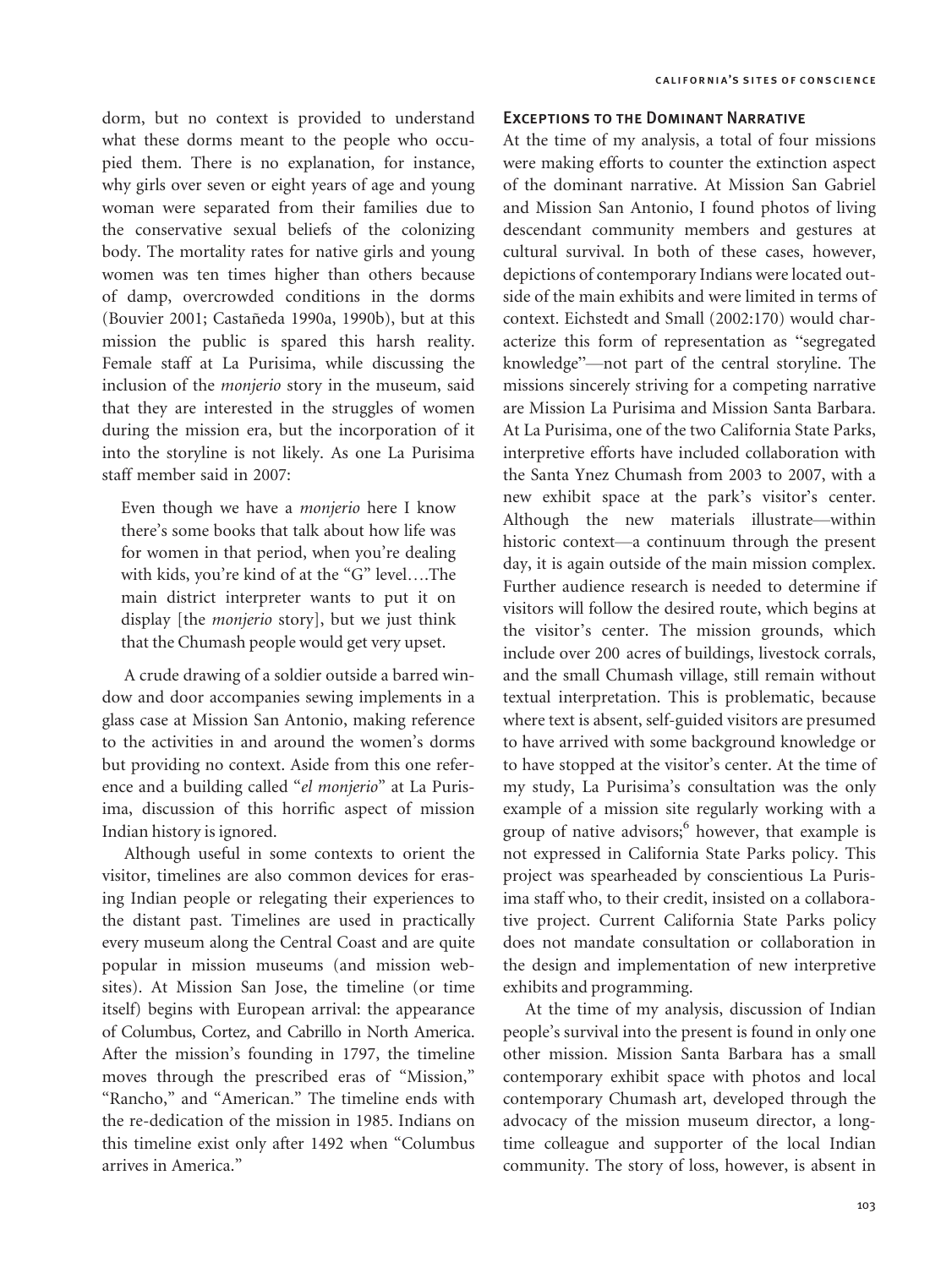favor of a "we are still here" message, which ignores the hard truths of mission life for Indian people, depicting descendents as happy, enduring survivors. This strategy, although a vast improvement, avoids complicity by leaving a gap in the history between secularization and the restoration of the missions in the 1940s and 1950s. Still, making the living local Indian community visible is at the heart of these efforts and the director should be applauded for being the first to take the risk of including the living Indian story. In addition, she also took the risk of including non‐federally recognized Chumash bands. Few missions, even those with larger budgets, have been willing to go this far.

Although the major themes in recent mission scholarship have addressed such issues as population decline, Spain's military and economic motives, the disruption of indigenous cultures and loss of language, severity of punishment, resistance, escape, monjerios, and the lasting legacy experienced by the Indian communities who survived them, these themes are absent from mission museum narratives. The one overarching theme among these sites is extinction, although none take responsibility for their role in obliteration. Mission museums commonly depict a peaceful precontact life replaced in favor of civilization and progress, with Indians dying out or assimilating into the mainstream. Some might be tempted to address the declension model with a counter story of resurgence and revitalization, such as in the small exhibit at Santa Barbara. But the well-meaning people who construct these exhibits should be careful not to gloss over the hard truths of colonization. Like critiques aimed at the National Museum of the American Indian, many people feel that the complex nature of colonization, with all its suffering, sadness, and cruelty, is overshadowed with a revitalization story, one that may be more palatable because it has a happy ending (Lonetree 2006; Lonetree and Cobb 2009). But ultimately, can a visitor truly appreciate what revitalization means without the whole gruesome reality of the past two centuries? Because missions try as hard as they do to avoid complicity, they aggravate rather than heal the wounds of many descendants of mission communities. As sites of conscience, the missions should have a special responsibility to tell the whole truth for the benefit of descendants on all sides of historic racial divides.

Today's California Indian families survived not only the mission period but subsequent waves of oppression and violence. Their stories are incredible testimonies to resilience and resistance, triumph and pain.

# Recommendations for an Alternative **NARRATIVE**

Although I make some explicit recommendations as to the direction of exhibits and programming in mission museums (stemming from my interviews with local native people), consultation and collaboration with local community members should remain foremost in the minds of curators and museum staff who want to tell a more accurate story of Indian life. To this end, I encourage museum practitioners to invite everyone to the table and understand that not everyone will respond. It is vital, however, to spread the word as widely as possible and be willing to accommodate the needs of this very underrepresented public. Aside from any local, federally recognized band or tribe, it is also wise to contact social service organizations and Indian Health Service clinics in the area. It should not be expected that people will give freely of their time. They should be paid when possible and provided with transportation, especially elders.

Cultural competency among museum people is often an issue. There are native consultants available to guide museum staff and docents through the process of understanding cultural differences and commonly held misconceptions. It is unwise to avoid cultural competency training for staff and docents. I experienced more cultural ignorance, racism, and insensitivity in the field than I can recount here, most often among docents. One insensitive comment could quickly destroy all networking efforts. Some museums on the Central Coast schedule meetings for their docents wherein local natives are asked to share their community's precontact history—assuming this is the only real or authentic Indian experience. These trainings are generally very popular, but a good number of the docents who participated in these types of "trainings" retained racist notions that I later heard expressed to classes of third and fourth graders.

Based on my observations and interviews with local native people, I learned that in addition to edu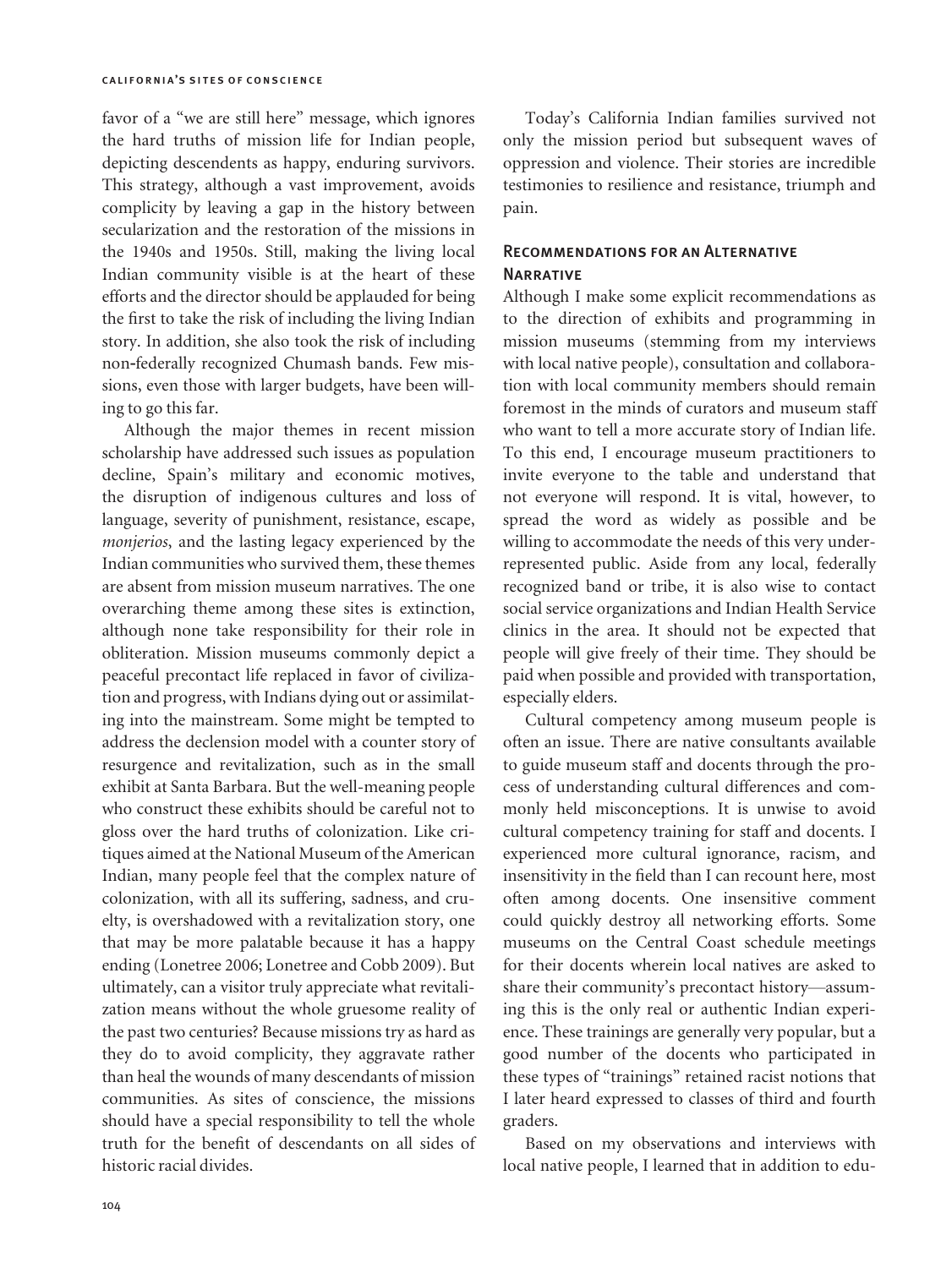cated and sensitive interpreters, efforts to correct the dominant narrative expressed in exhibits and programs could be approached in the following ways:

- Be sure to tell the story of the indigenous people of the area. To avoid it is to inadvertently participate in the "obliteration" narrative. The most destructive thing any museum can do is to avoid the Indian story because they fear it is too controversial. To do this is to erase the aboriginal history of California in the minds of visitors.
- Start at a time other than first contact and show the dynamism and diversity that existed prior to the arrival of Europeans. Linear progression and timelines are overused and in some ways are counter to Native American perspectives of time and history.
- Express the hard truths of each colonial regime. The Holocaust Museum is one of the most wellattended museums in Washington, DC. People are not afraid of the truth.
- Frame narratives in terms other than "eras," i.e., Spanish—mission; Mexican—rancho; and American—gold rush. One alternative might be to follow a family through these periods and discuss ways that their lives were affected by newcomers—including negative impacts.
- Include interesting and little known stories about real people from a range of ethnic groups.
- Show that all groups have survived (not just white Americans) and talk about ways that their cultures are expressed in the area today. An example might be to show how local Indian people intermarried and survived on Ranchos (large, Spanish and, later, Mexican land grants) owned by Mexican families, and how those families adapted to and resisted assimilation and managed to remain in their homelands even after Rancho lands were taken.
- Discuss the issues a variety of people faced with California statehood such as the foreign miner's tax, the indenture laws of 1850 and 1860, et cetera.
- Discuss contemporary American Indian issues, which might include: (1) sovereignty—what it is and why it is important to communities; (2) an

explanation of federal recognition, what it means to Indian people, and why it has been so rare in Coastal California; (3) an examination of identity battles exacerbated by nonstatus, blood quantum criteria, federal and state laws that define Indian in limited ways, and historic trauma; (4) the Mission Indian Federation, why it was formed and how it benefited Indian people; and (5) urban Indian communes and activism of the 1960s and 1970s, which include interesting stories such as the American Indian Movement and the occupation of Alcatraz Island, activism for the preservation of sacred sites and cemeteries, and the creation of laws to protect them such as the Native American Graves Protection and Repatriation Act, the National Historic Preservation Act Section 106, the American Indian Religious Freedom Act, and other pivotal legislation for native peoples.

- Discuss the CA SB 2063 State Indian Museum bill and why native Californians feel so strongly about representing themselves.
- Emphasize living communities and the participation in extensive cultural activities such as the revitalization of: (1) canoe culture (including paddles in the Santa Barbara Channel from the 1970s through today); (2) basketry and the preservation and restoration of traditional plant habitats through the work of organizations such as the California Indian Basketweavers Association (CIBA); and (3) California native languages in the past decade. There is abundant material available from the Breath of Life organizers at UC Berkeley, various California linguists, and the Indian communities themselves—many of whom are restoring their ancient languages with little financial support.
- Explain the origins of casinos and gaming in California, engaging the audience in facts about tribal gaming, such as the little known history of its origins in traditional native life, as well as highlighting the ways gaming has benefited tribes, surrounding communities, and the State of California.

There are also many issues facing the Mexican and mestizo population of California, whether they be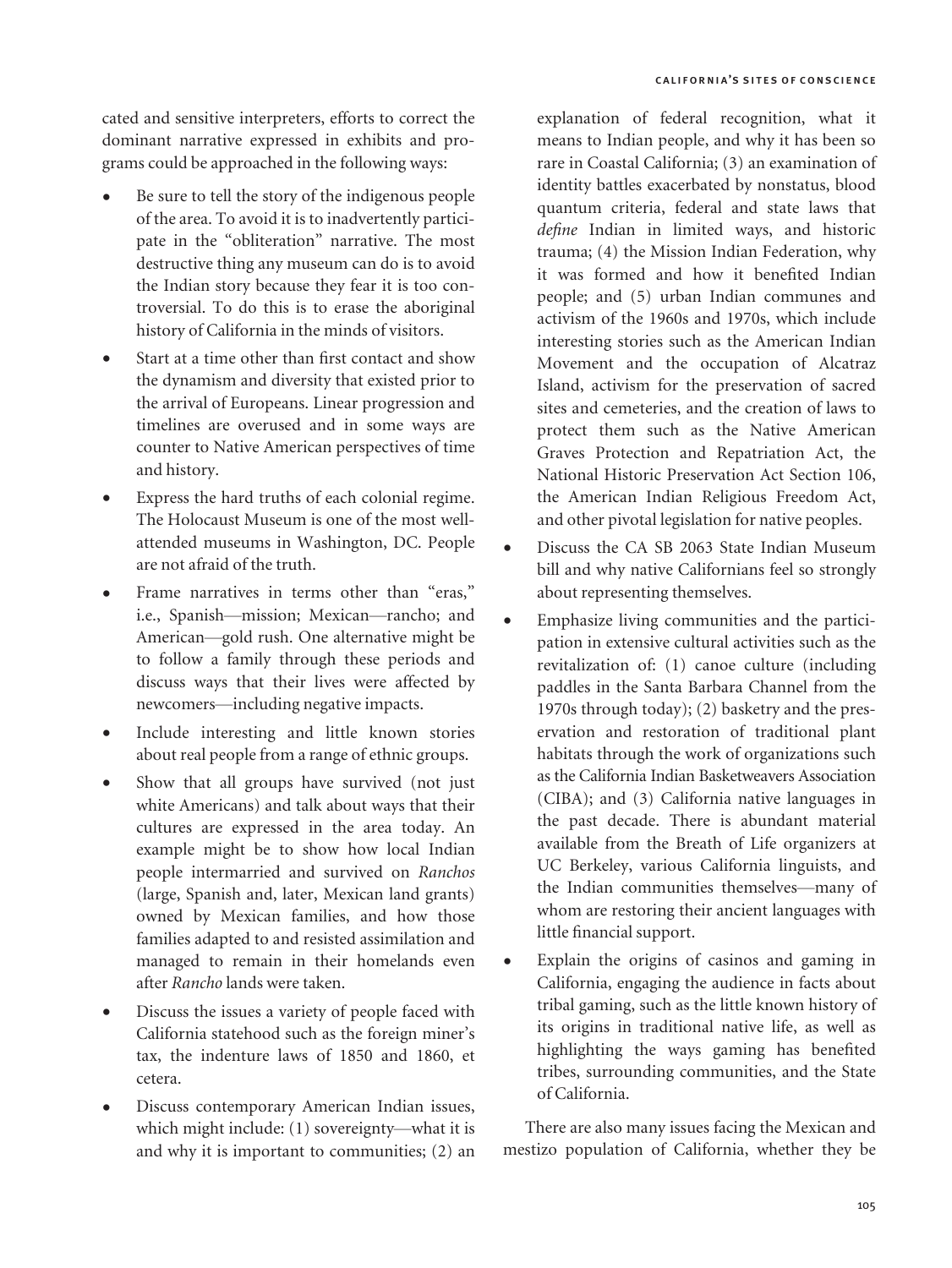newly arrived or among the descendants of the Californios. Authentic portrayals of Californio histories, rather than romantic portrayals of haciendas, fiestas, and fictional Ramona-esque representations, are sorely needed. These might offer working-class stories that people (including the descendant population) can relate to. Inclusion of the history of the U.S.–Mexican border, and what has it meant to tribes and families straddling it, help complete the picture. If consultation with the broader community is done well, many issues—as well as solutions—will emerge, beyond what I can suggest here. I have not offered an exhaustive list of suggestions because my goal is to encourage museums to collaborate and communicate with local people, not to negate the need for such efforts.

One of the questions I posed to museum staff and docents was, "Do you think it is the job of history museums to tell the stories of contemporary groups?" Seventy-five percent responded by asking, "If we don't, who will?" In many cases, museum directors and staff apologized for the state of their exhibits, and, in fact, the majority of them want to change the dominant message. They stressed the two major obstacles to doing so: fear and money.

What I propose addresses both of these issues—that mission museums can work as advocates for social justice and that it need not require an enormous budget to do so. I recommend that this work begin prior to the revamping of exhibit spaces. Exhibits can still inform public programs, even by using outdated exhibits to discuss stereotypes and commonly held misconceptions as long as they are accompanied by a script that addresses the shortcomings of the exhibit copy. Rather than avoid such topics because their visual representations are outdated, why not incorporate them into the storyline of the ways people of color have been portrayed in the past and how those ideas have changed and evolved over time? In this scenario, visitors are educated about the changing role of the museum and docents become better informed. These changes can be done with little or no money. In addition, it could be extremely useful to staff and docents to visit tribal museums to see selfrepresentations of native and Californio histories and the social justice issues these facilities address.

At the Barona Cultural Center in San Diego and the Agua Caliente Museum near Palm Springs, for

example, visitors can see and hear Indian history from an Indian perspective. In these types of venues, the mission period is discussed in terms of its impacts on California Indians. Disease, malnutrition, confinement, punishment, and the devastating loss of cultural knowledge and language are underscored rather than highlighting the "useful trades" and beneficial religious training discussed in the mission museums. Individual family histories are told, exemplifying the depth of relationships local people continue to have with the land and each other. Items owned and borrowed from tribal members are on display to reveal cultural artistic traditions, rather than the popular anthropological display of stone tools that gesture at a primitive "stone age" lifestyle. In tribal museums, the visitor is likely to see color photographs of children and elders practicing ancient traditions, perhaps some with a contemporary twist. They hear audio recordings of living people speaking their native languages. Visitors leaving a tribal museum are often filled with a sense of hope and excitement about the restoration and revitalization of native life in North America (Erikson et al. 2002).

Current mission museum representations engender a form of social forgetting that exacerbates struggles for native sovereignty and the retention of land rights issues, whereby state and federal governments ignore the rights of descendant, non–federally recognized Indian communities. The relegation of Indian peoples to obscure margins of public history denies those communities a presence on the landscape, both theoretical and literal. Currently, in California's mission museums, the primary narrative remains static and primitive and echoes a sense of loss, countering the sense of hope elsewhere. As important sites of conscience, mission museums can (and have the ethical responsibility to) alter this grim narrative with a commitment to work as a source of community cohesion. This article is a call to action.

### **NOTES**

1. Carey McWilliams first coined the term "fantasy heritage" during the 1940s in his trenchant deconstruction of the mission myth. Most often attributed to Helen Hunt Jackson's (1884) Ramona, the mission myth entailed reinventing a romantic Spanish history for California—a fictionalized past exploited by Los Angeles "Boosters" bent on transforming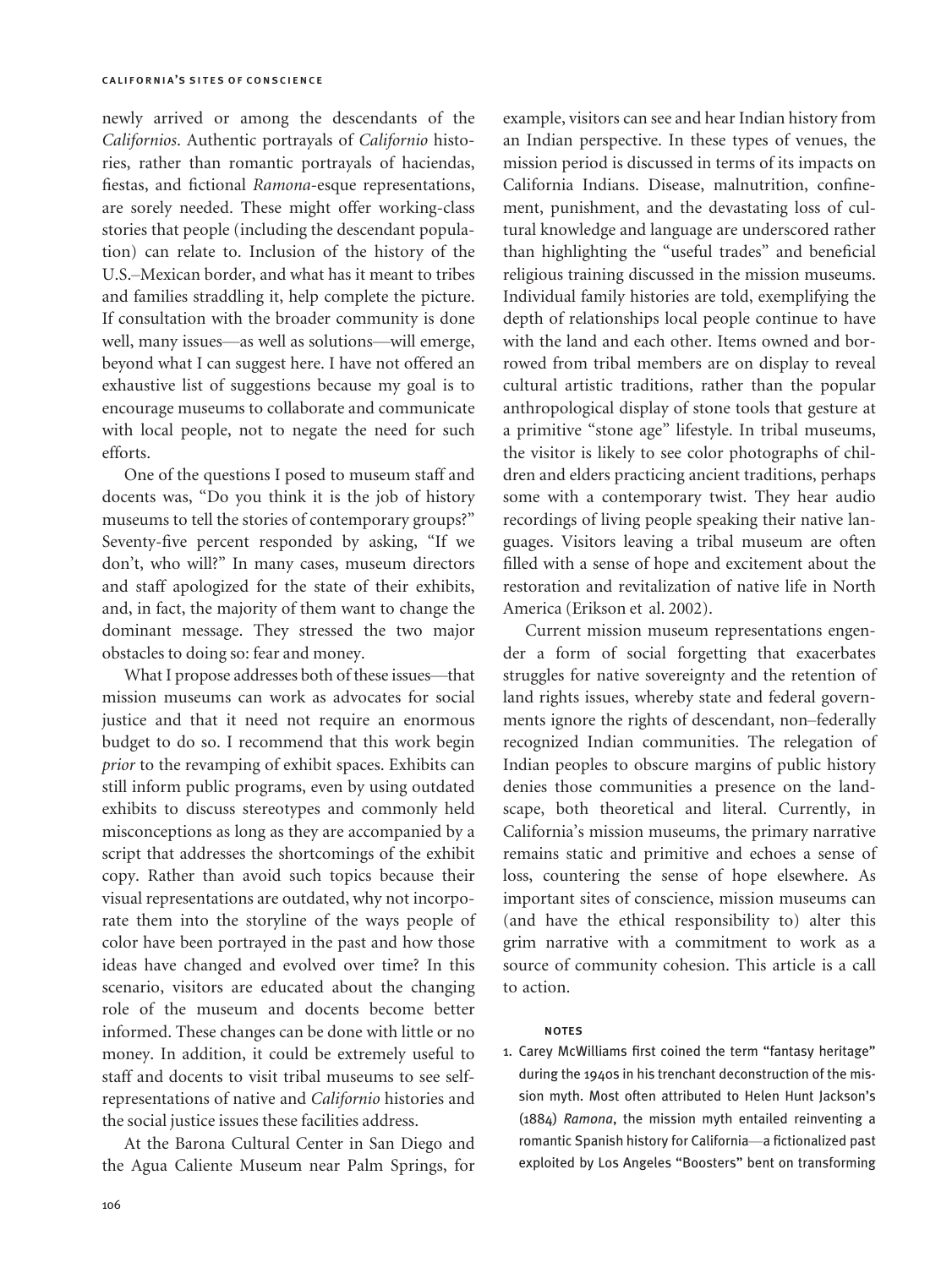the region into the cultural and economic capital of the West. "Discovered as a tourist promotion in the 1880s," McWilliams (1949:42) writes, "the Spanish mission background in Southern California was inflated to mythical proportions." "Fantasy heritage" named the selective appropriation of historical fact, the transformation of selected elements of history (e.g., the economic system of missions and haciendas) into a romantic, idyllic past that repressed the history of race and class relations in the region.

- 2. Mission Santa Cruz and Mission San Juan Bautista are owned and operated jointly by the State of California and the local diocese.
- 3. Meaning the people colonized a generation or two earlier that had adopted Catholicism and other aspects of European or Spanish culture, language, and worldview; a few also had Spanish bloodlines.
- 4. James Loewen (1999:407) suggests that to soften invasion narratives, conquerors often highlighted the stories of natives who helped them. Americans might call these "Tonto figures" after the Lone Ranger's famous sidekick—the archetypal "good Indian," always ready to help track down the "bad Indians" and outlaws who menaced whites on the frontier.
- 5. Central observational spaces, such as in prison complexes, which are used to observe prisoners.
- 6. Two missions have hired a native individual (who also works for the church and who does not represent a larger tribe or band) to help with exhibit planning.

## References Cited

Bancroft, Hubert Howe

- 1886 The Works of Hubert Howe Bancroft. San Francisco: A. L. Bancroft.
- 1888 California Pastoral, 1769–1848. San Francisco: The History Company.

Bouvier, Viginia M.

2001 Women and the Conquest of California, 1542– 1840: Codes of Silence. Tucson: University of Arizona Press.

Castañeda, Antonia I.

1990a Gender, Race, and Culture: Spanish-Mexican Women in the Historiography of Frontier California. Frontiers 11(1):9–20.

1990b Presidarias y Pobladoras: Spanish-Mexican Women in Frontier Monterey, Alta California, 1770–1821. Ph.D. dissertation, Department of Women's Studies, University of California, Santa Cruz.

Charmaz, Kathy

- 2006 Constructing Grounded Theory: A Practical Guide through Qualitative Analysis. London: Sage Publishing.
- Costo, Rupert, and Jeanette H. Costo, eds.
- 1987 The Missions of California: A Legacy of Genocide. San Francisco: Indian Historian Press for the American Indian Historical Society.

Dartt-Newton, Deana, and Jon Erlandson

- 2006 Little Choice for the Chumash: Cattle, Colonialism and Coercion in Mission Period California. American Indian Quarterly 30(3–4): 416–430.
- Eichstedt, Jennifer L., and Stephen Small

2002 Representations of Slavery: Race and Ideology in Southern Plantation Museums. Washington, DC: Smithsonian Institution Press.

Erikson, Patricia Pierce, Helma Ward, and Kirk Wachendorf

- 2002 Voices of a Thousand People: The Makah Cultural and Research Center. Lincoln: University of Nebraska Press.
- Foucault, Michel
	- 1995 Discipline & Punish: The Birth of the Prison. New York: Vintage Books.

Glaser, Barney G., and Anselm L. Strauss

- 1967 The Discovery of Grounded Theory: Strategies for Qualitative Research. Chicago: Aldine Publishing Company.
- Hackel, Steven W.
	- 2005 Children of Coyote, Missionaries of Saint Francis: Indian–Spanish Relations in Colonial California, 1769–1850. Chapel Hill: Published for the Omohundro Institute of Early American History and Culture, Williamsburg, Virginia, by the University of North Carolina Press.

Hein, George E.

1998 Learning in the Museum. London: Routledge.

Hein, George E., and M. Alexander

1998 Museums, Places of Learning. Washington, DC: American Association of Museums Education Committee.

Hooper-Greenhill, Eileen

1994 The Educational Role of the Museum. London: Routledge.

1995 Museum, Media, Message. London: Routledge. Irwin-Zarecka, Iwona

1994 Frames of Remembrance: The Dynamics of Collective Memory. New Brunswick: Transaction.

Jackson, Helen Hunt

1884 Ramona: A Story. Boston: Little, Brown and Company.